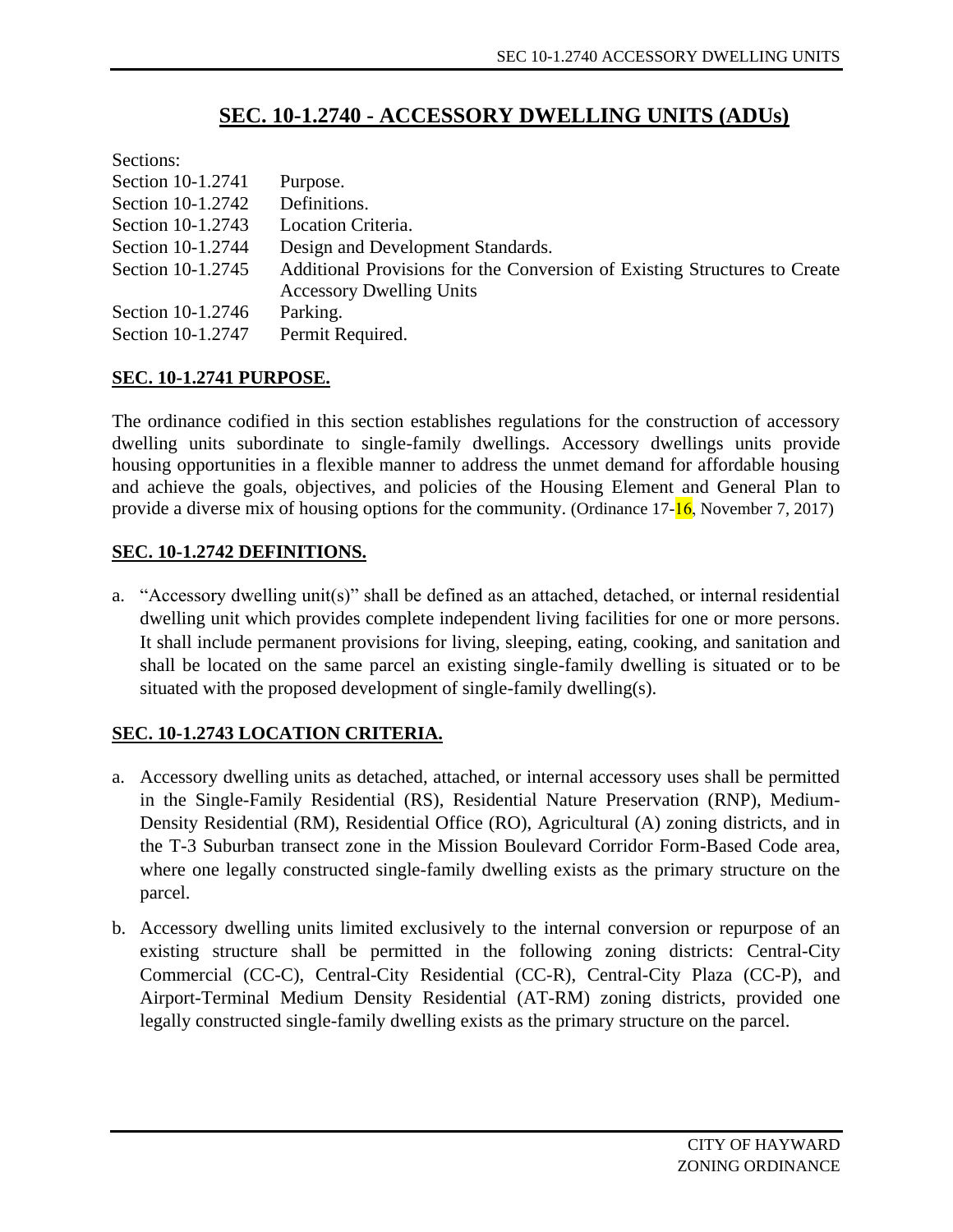c. Planned Development Districts. The new construction of attached and detached accessory dwellings units shall not be permitted in Planned Development (PD) zoning districts, unless otherwise specified within the original development proposal as an amenity. Accessory dwelling units involving the internal conversion of an existing structure shall be permitted provided the proposed unit complies with the criteria set forth in Section 10-1.2743(b) and the remainder of this Article, as applicable.

#### **SEC. 10-1.744 DESIGN AND DEVELOPMENT STANDARDS.**

All proposed accessory dwelling units shall comply with the following design and development standards:

- a. Quantity. On any one parcel of land, no more than one accessory dwelling unit shall be allowed regardless of the number of single-family dwellings located on the lot.
- b. Unit Size. All proposed accessory dwelling units shall not exceed 50-percent of the habitable floor area of the existing single-family residence or 1,200 square-feet, whichever is less. Habitable floor area calculation shall not include garages, detached accessory structures, patio covers, porches, covered and uncovered balconies, and decks as determined by the Planning Director.
- c. Maximum Number of Bedrooms. Accessory dwelling units shall not exceed a maximum of two bedrooms as sleeping quarters.
- d. Attached Units. Accessory dwelling units proposed to be attached from the primary residence shall comply with the development standards set forth by the underlying zoning for the primary structure including, but not limited to, setbacks, lot coverage, height, and architectural compatibility.
- e. Detached Units. Accessory dwelling units proposed to be detached from the primary residence shall comply with the minimum design and performance standards set forth by the underlying zoning district for detached, accessory and secondary structures including, but not limited to, setbacks, lot coverage, height, distance between structures, location and architectural compatibility.
- f. Setbacks. Accessory dwelling units proposed to be constructed atop of existing, legal detached garages shall provide a minimum five-foot setback from the interior side and rear property lines, unless a greater setback is required pursuant to Building and Fire standards or the property is a corner lot which shall comply with the minimum street-side setback requirements. Accessory dwelling units proposed to be attached or detached shall conform to the development standards and performance standards set forth in the underlying zoning district.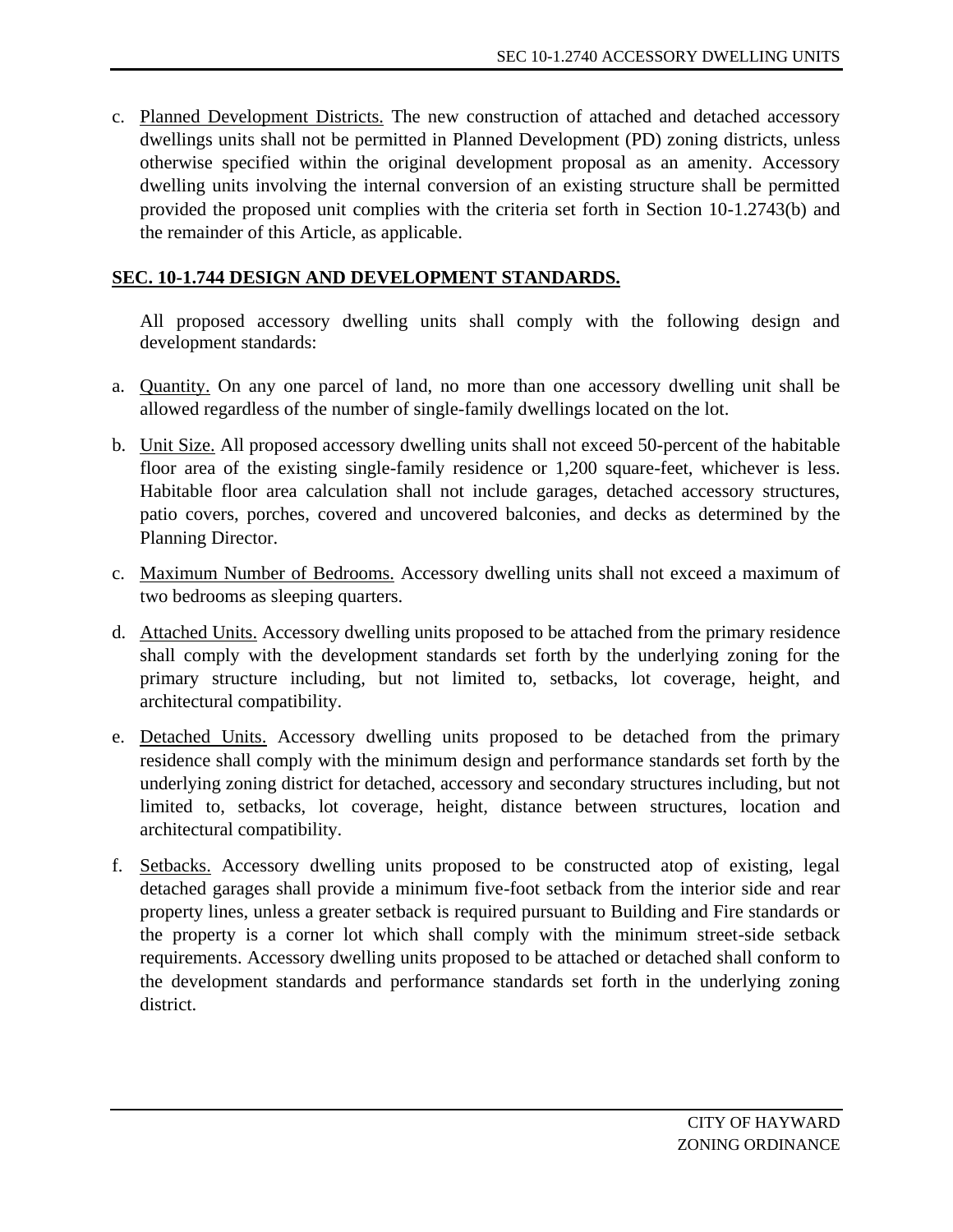- g. Height Restrictions. Accessory dwelling units shall comply with the following height restrictions based on the proposed location of the unit:
	- (1) Accessory dwelling units attached to the primary structure shall comply with the height limitations of the underlying zoning district for the principal structure.
	- (2) Accessory dwelling units to be detached from the primary structure shall be limited to the height restrictions set forth in the underlying zoning district for detached, accessory and secondary structures.
	- (3) Accessory dwelling units proposed to be constructed atop of legally constructed detached garages shall be subject to the review and approval of a discretionary Site Plan Review application in accordance with Section 10-1.3000 of the Hayward Municipal Code. In order to deny a Site Plan Review application, the Planning Director shall find that the accessory dwelling unit would be detrimental to the public health and safety or would introduce unreasonable privacy impacts to the immediate neighbors. In any instance, the accessory dwelling unit shall be limited to the maximum height restriction of the primary structure within the underlying zoning district
- h. Independent Exterior Access. Accessory dwelling units shall provide an independent exterior access separate from the primary residence. The separate entry constructed for the accessory dwelling unit shall not face the street or the public right-of-way.
- i. Owner Occupancy. The legal property owner of the lot shall be required to reside in either the primary residence or the accessory dwelling unit located on the parcel. At no time shall the property owner rent the primary dwelling and the accessory dwelling unit separately or allow the main house and the accessory dwelling unit to be sublet individually while the property owner resides elsewhere.
	- (1) The accessory dwelling unit shall not be sold separately from the principal residence. The rental and lease period for either unit shall be longer than a minimum of 30-days and shall not be utilized as a short-term rental.
- j. Fire Sprinklers. Accessory dwelling units shall not be required to be equipped with fire sprinklers unless fire sprinkler installation is required for the primary dwelling
- k. Park Dedication In-Lieu Fees. Each accessory dwelling unit whether detached, attached, or internal shall be required to pay the applicable Park-Dedication In-Lieu fee as set forth in Chapter 10, Article 16 of the Hayward Municipal Code (Property Developers – Obligations for Parks and Recreation) prior to the date of final inspection or the date the Certificate of Occupancy is issued for the development, whichever occurs first.
- l. Private Sewage System**.** If the accessory dwelling unit is proposed to incorporate or utilize a private sewage disposal system (e.g. septic tank or on-site wastewater treatment system), the applicant shall be required to provide documentation and proof by the Alameda County Department of Environmental Health at the time of application. No private sewage disposal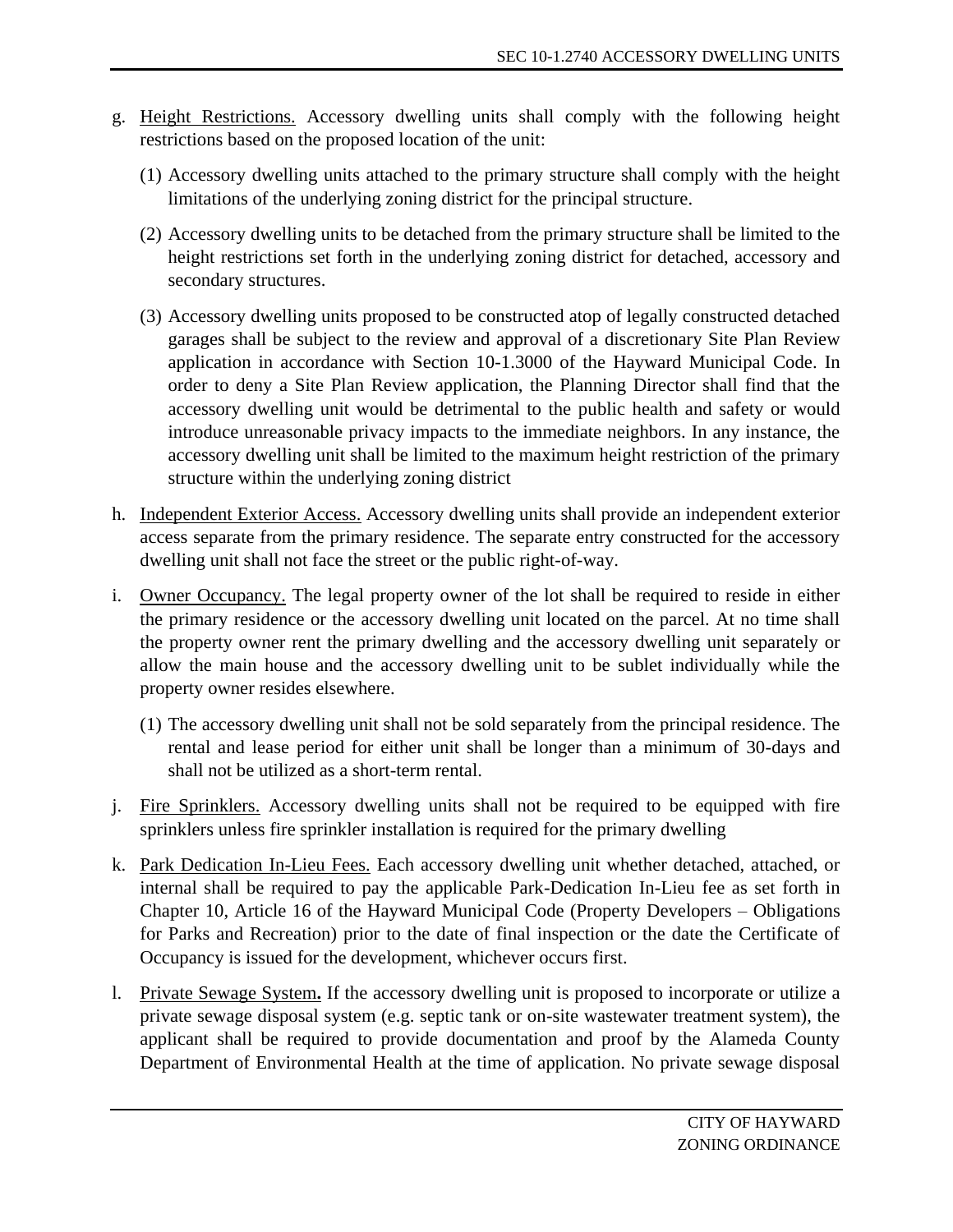shall be permitted where there is an available public sewer within 200-feet, measured along streets, alleys, or public right-of-way upon which a lot abuts pursuant to Chapter 11, Article 3 (Sanitary Sewer System) of the Hayward Municipal Code.

# **SEC. 10-1.2745 ADDITIONAL PROVISIONS FOR THE CONVERSION OF EXISTING STRUCTURES TO CREATE ACCESSORY DWELLING UNITS.**

- a. Setbacks. No side or rear yard setback shall be required for an existing, legally constructed garage or accessory structure that is converted into an accessory dwelling unit provided it is sufficient for fire safety standards as determined by the Hayward Fire Department and Chief Building Official.
- b. Utility Connection Fees. Accessory dwelling units constructed within the building envelope of the existing principal residence, garage, or accessory structure shall not be required to install a new or separate utility connection directly between the accessory dwelling unit and the utility or impose a related connection fee or capacity charge.
- c. Parking. No additional parking shall be required if the accessory dwelling unit is located is within the existing building envelope of the primary residence or accessory structure, unless it involves the conversion of a garage or reduction of the off-street parking requirement for the parcel.

# **SEC. 10-1.2746 PARKING.**

Accessory dwelling units shall be required to provide parking in accordance with the following requirements:

- a. Parking Requirement for Primary Residence. In any instance, the property shall be required to meet the minimum parking requirement as set forth in Chapter 10, Article 2, Off-Street Parking Regulations for the principal residence prior or concurrent to the application for an accessory dwelling unit.
- b. New Units. Accessory dwelling units shall be required to provide one (1) off-street parking space on the same lot as the unit in a covered, uncovered, or tandem configuration. Parking spaces may be located in the required setbacks provided the proposed location complies with the landscaping requirement in the front yard and minimum standards set forth within the Off-Street Parking Regulations for open parking spaces, unless otherwise approved by the Planning Director.
- c. Garage Conversions. Where garages are converted for the purpose of creating an accessory dwelling unit, replacement off-street parking shall be provided on the same lot as the unit in either a covered, uncovered, or tandem configuration provided the proposed location complies with the landscaping requirement in the front yard and the minimum standards set